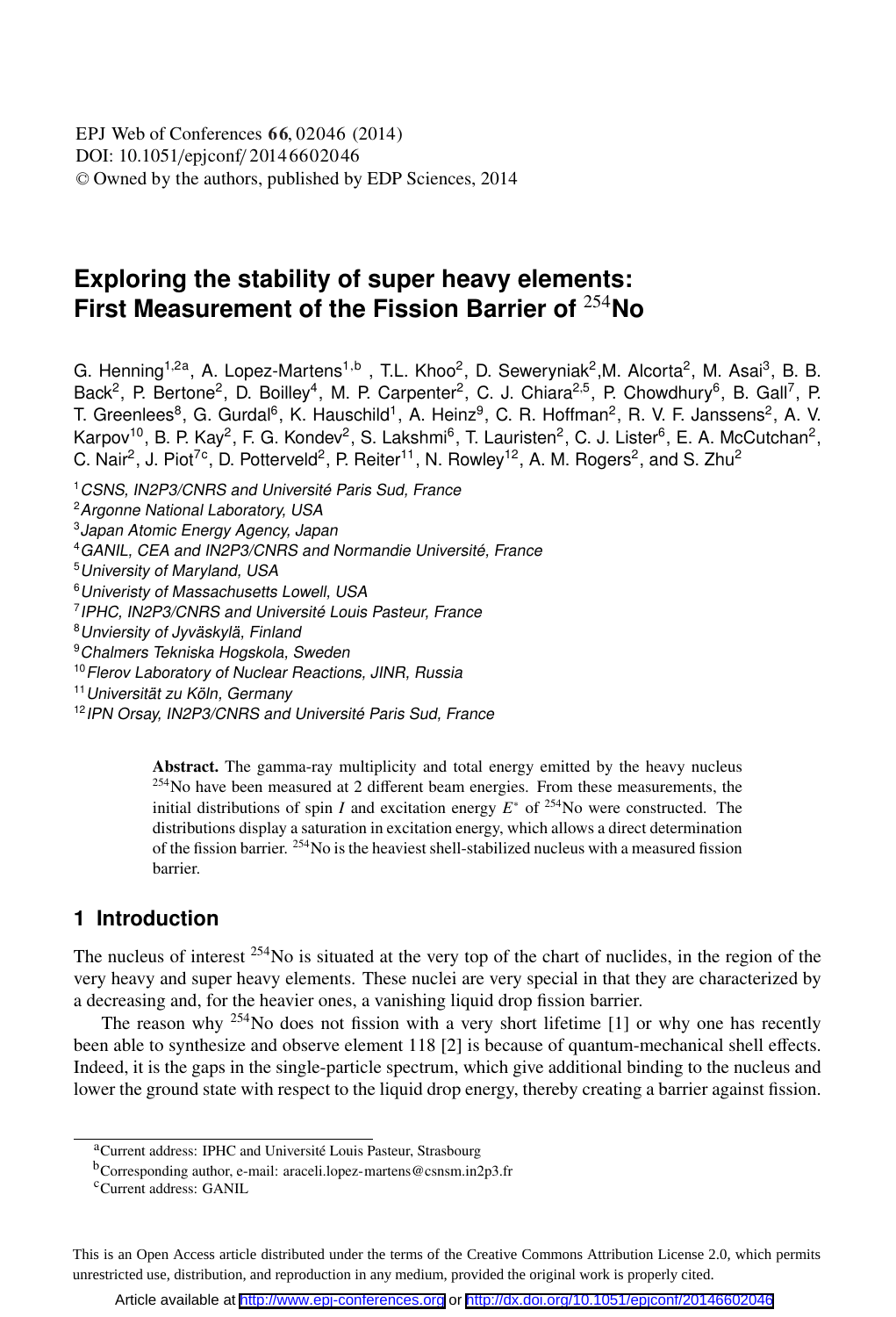

Figure 1. Schematic plot of the potential energy surface of the nucleus a a function of deformation, which shows the fission barrier and the associated shapes of the nucleus.

The height of the fission barrier  $B_f$  is defined as the energy difference between the saddle and the ground state energies (see Figure 1) and it is this barrier, which enables the existence of the heaviest elements. This makes it quite an interesting and valuable quantity to study.

## **2 Theoretical Predictions**

Different models predict different barrier heights. So measuring  $B_f$  also provides a test of theories. In a microscopic-macroscopic description of  $^{254}$ No [3], the barrier height is predicted to be 6.7 MeV at 0 spin and the saddle is found to have a deformation parameter  $\epsilon = 0.42$ , which corresponds to a superdeformed shape. Egido and Robledo used the Hartree-Fock Bogolioubov approximation with the Gogny force to calculate the evolution of the potential energy surface as a function of spin [4]. They obtain a larger saddle point deformation and a barrier height 2 MeV higher than the microscopicmacroscopic result. They also find that the barrier survives to quite high spins. Surprising as this may seem, this observation can be explained in terms of leading effects of angular momentum on the fission barrier [5]. For the nucleus to survive at high spins, what is important is the fractional change in moment of inertia between the saddle and the ground-state and for <sup>254</sup>No, this change is predicted to be small since the saddle occurs at deformations only slightly greater than that of the ground-state.

## **3 Fission Barrier and Spin**

How the barrier behaves as a function of spin, in other words the moment of inertia of the saddle-point configuration, is important to study because if the barrier were to disappear at a finite spin, we would not be able to make heavy elements. Indeed, one has to keep in mind that these heavy nuclei are produced in fusion-evaporation reactions, which bring in a substantial amount of angular momentum. The cross section to produce a given evaporation residue depends on 3 terms:

(i) the probability that the colliding projectile and target will penetrate inside the entrance channel potential barrier and reach the contact point,

(ii) the probability that this capture state evolves into a fused compound nucleus and finally

(iii) the probability that the excited compound nucleus evaporates neutrons and decays to the groundstate of the nucleus of interest while surviving fission every step of the way.

This last term, called survival probability, reflects the competition between neutron emission, fission and gamma decay and one of the key parameters is the fission barrier, which enters into the fission width. A 2 MeV difference can affect the evaporation-residue cross-section by several orders of magnitude. In fact, by hindering the fission of the heated nucleus, the high fission barriers predicted around  $Z=114$  and  $N=184$  are thought to be responsible for the break in the trend of ever decreasing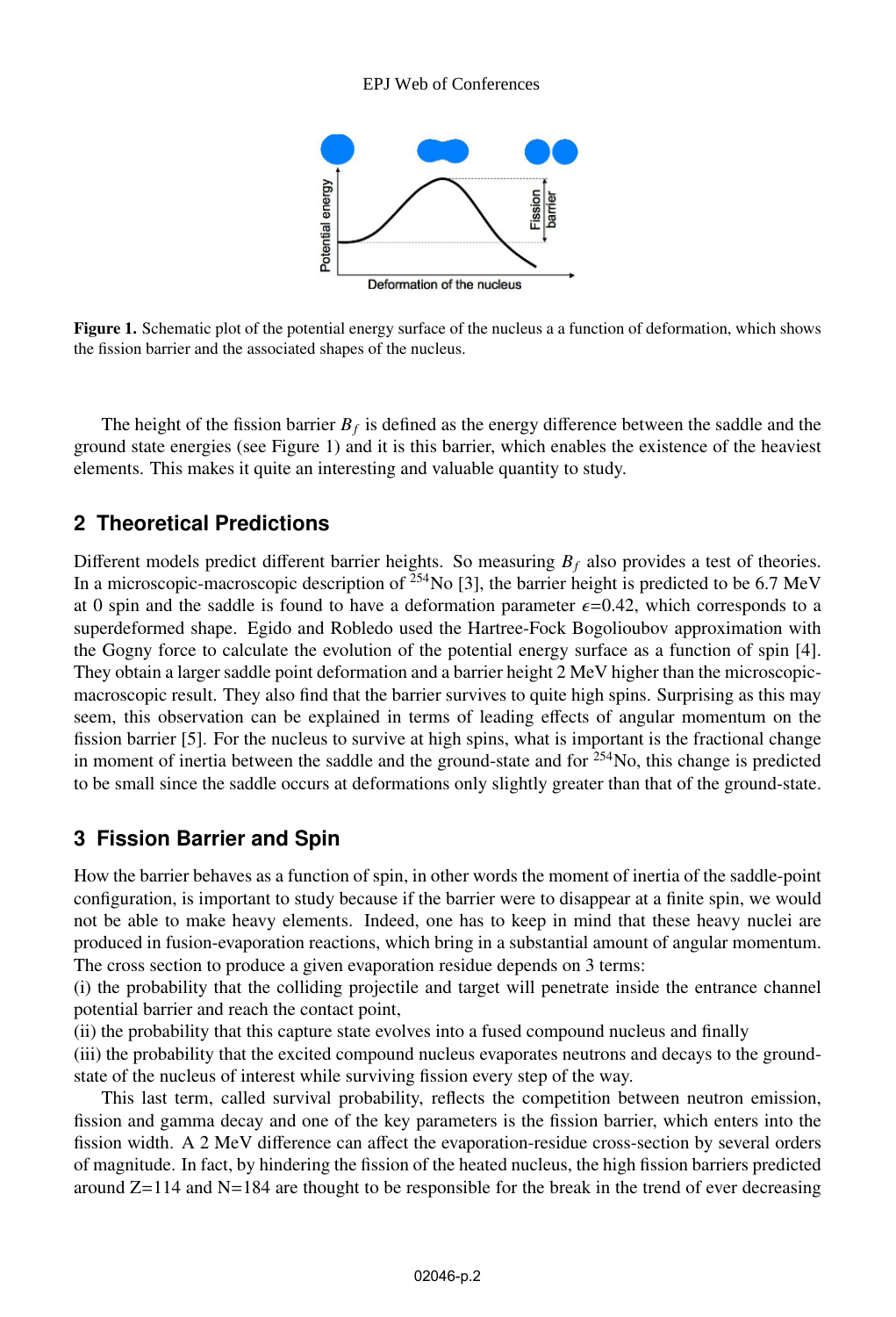

**Figure 2.** Cartoon showing how the competition between  $\gamma$  emission and fission splits the excitation energy vs spin plane into 2 regions. This feature is then exploited by the Entry Distribution Method to extract either a lower value or an absolute value of the height of the fission barrier (see text for details).

evaporation-residue cross sections as a function of evaporation-residue atomic number. Indeed, a significant increase in the total cross section of evaporation residues is observed starting at  $Z=112$ , with a maximum effect at  $Z=114-115$  [6].

Concerning the resilience of  $254$ No to angular momentum, this was demonstrated by the pioneering work carried out at Argonne and Jyväskylä [7, 8], where the transitions of the ground-state rotational band were first observed. More recent work [9] has extended the ground-state band to spin  $24\hbar$ . These results already suggest that the fission barrier of <sup>254</sup>No must still be quite substantial at high spin.

## **4 Experimental Fission Barriers**

Experimentally, no fission barriers are known above Cf. The available data can be found in the RIPL2 library (http://www-nds.iaea.org/RIPL-2/). The probability to fission was measured in direct reactions on actinide targets [10] and by electromagnetic excitation of secondary beams following fragmentation reactions [11] and in a few cases, the EC delayed fission branch was used to determine the height of the fission barrier [12]. Unfortunately, these methods are not easily applicable (if at all) to the transfermium region. The first two methods cannot be used because of lack of suitable targets and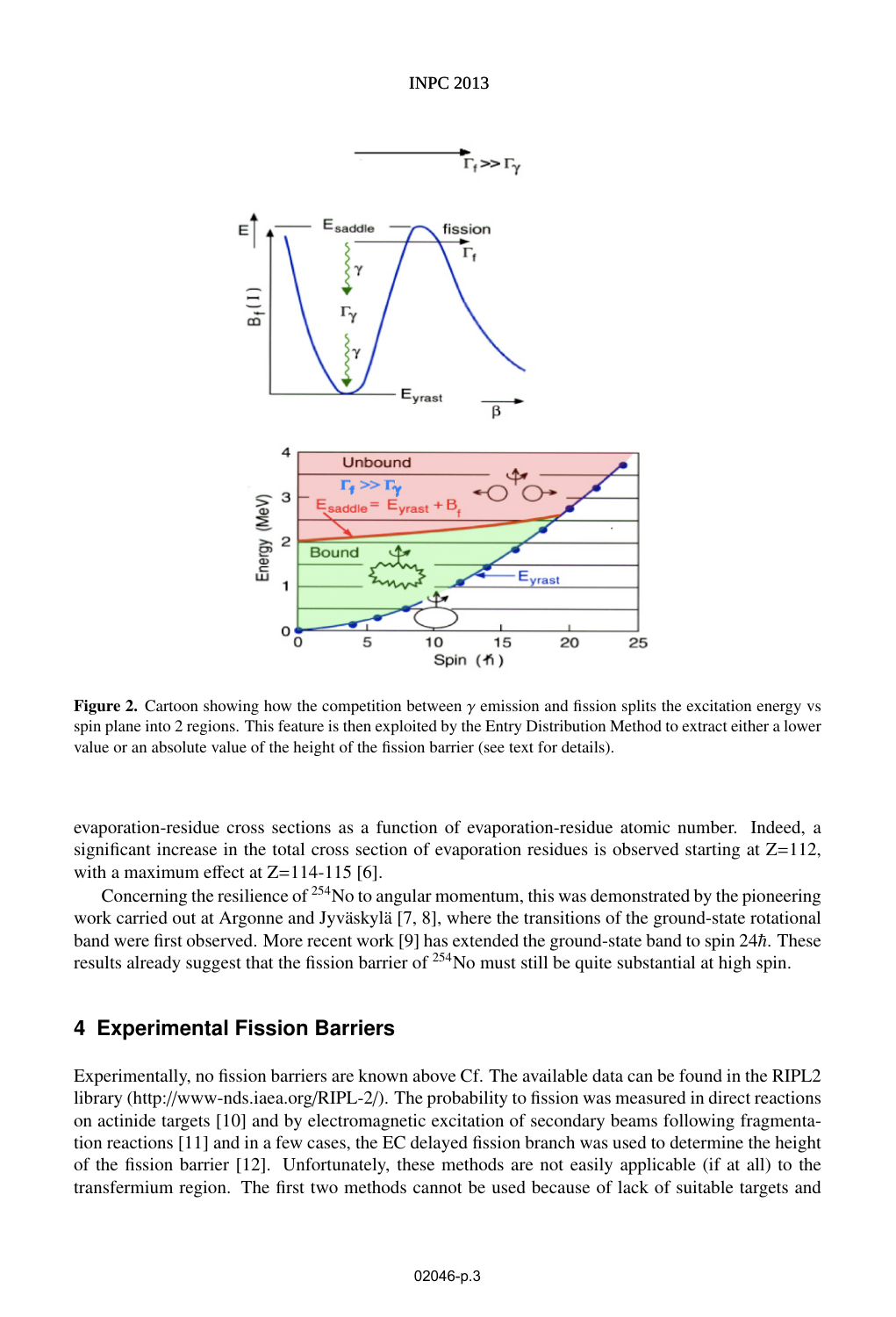

Figure 3. Measured energy response (left pannel) and fold response (right pannel) of GAMMASPHERE to the emission of a series of 898 keV gamma rays (see references [16–18] for details on the calibration method).

primary beams and the third method is limited to the cases where EC populates states around and above the fission barrier in the daughter nucleus.

### **5 The Entry Distribution Method**

A new approach was proposed by P. Reiter more than 10 years ago now [13]. It is called the Entry Distribution Method and has the advantage that it is the only way to study the spin dependence of the barrier.

In the cases where the barrier lies below the neutron separation energy, fission is the dominant process above the barrier. This means that the excitation energy vs spin plane of Figure 2 is divided in 2 regions above the yrast line: The region above the saddle energy where fission dominates and the region below the saddle dominated by gamma decay. The method therefore consists in measuring the total excitation energy and spin of the nucleus of interest. Every point in the entry distribution is an event for which gamma decay wins over fission. If one puts enough energy into the system, one should observe that the distribution is limited by the fission process. The energy at which the distribution falls by 50%, called  $E_{1/2}$ , is related to the saddle energy. If the distribution is not limited, then the method allows to determine a lower limit for the fission barrier. If, on the other hand, enough energy is put into the system and the distribution is truncated, the absolute value of the fission barrier can be determined.

This method was applied to <sup>254</sup>No by P. Reiter and collaborators [13]. <sup>254</sup>No was produced in the  $^{48}$ Ca on <sup>208</sup>Pb reaction at 2 different energies. At 215 MeV bombarding energy, the measured entry distribution was found to be limited by the maximum energy available in the reaction. At 219 MeV, this was no longer the case and states up to 22  $\hbar$  and 6 MeV above the yrast line were populated. it was concluded that the barrier was at least 5 MeV high above 10  $\hbar$ . Another important conclusion is that the bulk of the cross section to produce  $^{254}$ No is at high spin.

## **6 Experimental Set-up**

We recently repeated the experiment at 2 different bombarding energies: 219 MeV as in [13], and at higher energy; 223 MeV. The 10 pnA<sup>48</sup>Ca was delivered by the Argonne Tandem Linac Accelerator System. <sup>254</sup>No was produced at the target position of the Fragment Mass Analyzer (FMA) [14], which separated the evaporation residues from the other unwanted reaction products. <sup>254</sup>No was identified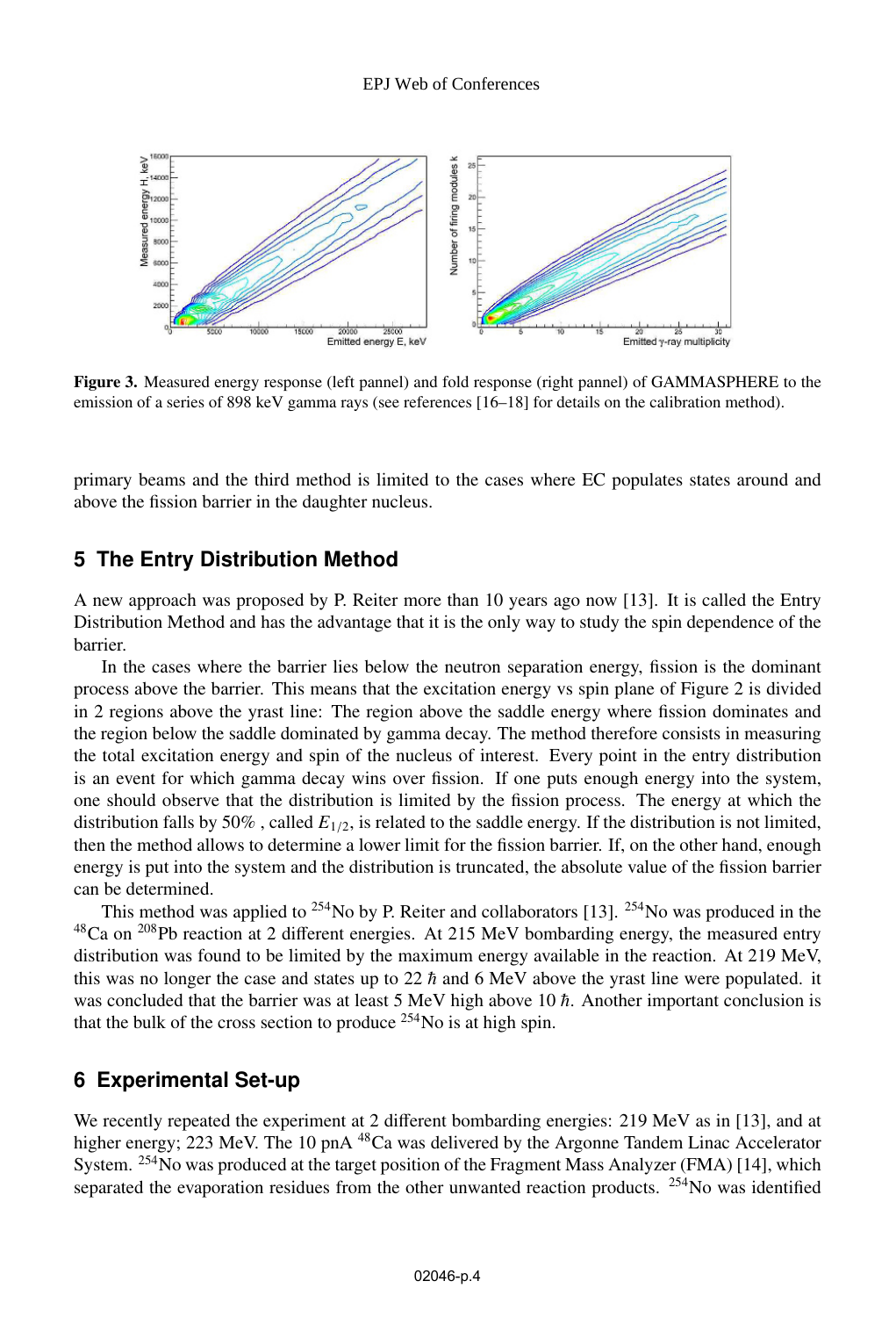

**Figure 4.** Measured entry distribution of <sup>254</sup>No produced at 219 (left pannel) and 223 (right pannel) bombarding energies. The yrast line, neutron separation energy and limits of maximum energy allowed by the reaction are also indicated. The half-maximum *E*1/<sup>2</sup> points are determined compared to the maximum of the energy distribution at the corresponding spin.

thanks to the combination of time of flight, position, energy loss and total energy information at the focal plane of the FMA. The gamma rays emitted by the excited  $^{254}$ No at the target position were detected by GAMMASPHERE [15], which was used in its calorimetric mode. This means that instead of using only the Ge part of GAMMASPHERE, which has ∼10% efficiency, we also used the BGO shields, which are composed of 6 lateral elements and a back plug. If we consider the Ge+BGO modules, then an efficiency of up to 78% efficiency can be reached. In our experiment, due to missing detectors and some timing issues, we measured an efficiency of 63%. The fold and energy responses of GAMMASPHERE measured with an <sup>88</sup>Y source are shown in Figure 3.

During the experiment we measure the energy H detected in all the modules and the number k of firing modules. Then, using the energy and fold responses, we can obtain the distribution of emitted photon energy (E) and multiplicity (M) via the so-called unfolding procedure.

#### **6.1 Unfolding Procedure**

The unfolding is based on a Monte Carlo procedure [16–18] starting with an initial guess at the emitted (M,E) distribution. This trial distribution is then passed through the measured response functions and compared to the measured distribution. In doing so, an improved guess at the true (M,E) distribution can be made and the whole procedure can start again... This iterative procedure converges quite fast towards the final, best approximation of the (M,E) distribution, which folds into the measured (k,H) distribution.

To get to the total energy vs spin distribution, one has to know a little bit more about the nucleus of interest, in particular the contributions of conversion electrons to the total spin and energy. These parameters can be obtained and/or extracted from the known level scheme or from the experimental spectra. In the case of  $254N<sub>O</sub>$ , this was made possible by extensive prompt and decay spectroscopy studies [9, 19–22].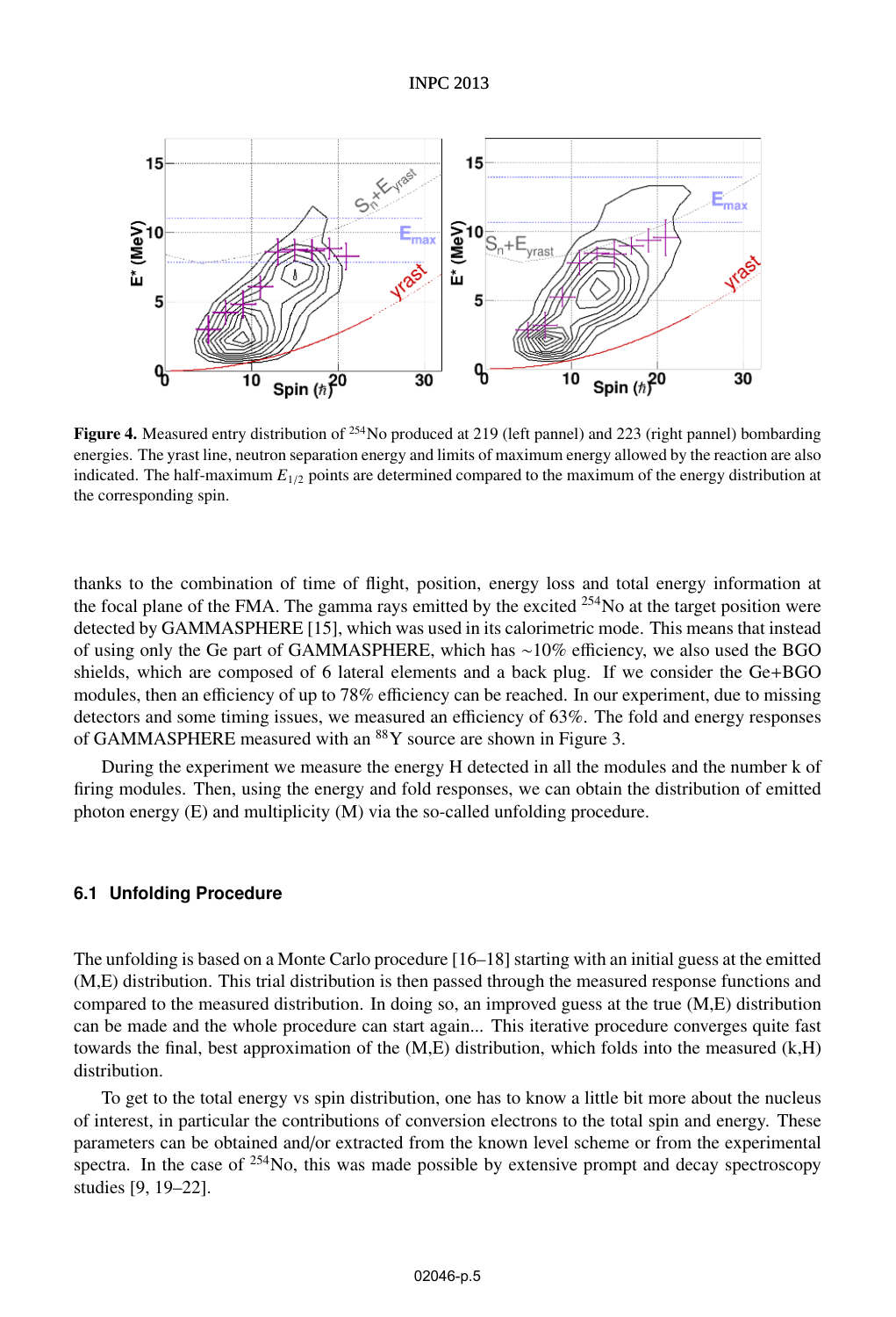

Figure 5. Saddle point energies extracted from the entry distributions measured at 219 MeV (red squares) and 223 MeV (blue triangles). Multiple unfolding results lead to multiple points per spin value. The black full line is the yrast energy, the dotted grey line represents the neutron separation energy. See text for more details.

#### **6.2 Entry Distribution**

The entry distributions obtained at 219 and 223 bombarding energies are shown in Figure 4. What is observed is that <sup>254</sup>No can sustain more energy and spin at the higher bombarding energy. The averages go up by 2  $\hbar$  and 1 MeV respectively and the distribution extends beyond 20  $\hbar$ . This is at variance with the <sup>220</sup>Th case, studied by Heinz et al. [23], and also in our experiment, which barely survives up to spin 20. This second experiment (with a different trigger compared to the Reiter et al. experiment [13]) confirms the fact that there is no significant population below 5  $\hbar$ . The purple crosses in Figure 4 represent the  $E_{1/2}$  points where the distribution falls to half its maximum value. They clearly show a saturation between 12 and 25  $\hbar$ , which can be attributed to the effect of fission depleting the gamma-emitting states. An absolute value of the fission barrier can therefore be determined for the first time in such a shell-stabilized heavy nucleus !

### **7 Results**

If one plots the corresponding saddle energy, E*saddle*, as a function of spin, one obtains the graph of Figure 5. The points at high spin ( $\langle 5\%$  of the population is above  $25\hbar$ ) are discarded as they originate from (H,k) events resulting from random summing due to background, fission... From this plot, we can deduce that the saddle energy at 14  $h$  is 8.0±0.3 MeV. Subtracting the energy of the yrast line at the same spin, one obtains the value of the fission barrier at  $14 \hbar$ :  $6.3 \pm 0.3$  MeV.

In green and orange are plotted the density functional and microscopic-macroscopic estimates, using a moment of inertia of 140  $\hbar^2$ /MeV (the Density Functional Theory value obtained from [4]). The microscopic-macroscopic estimate fits the data rather well.

One can fit the experimental saddle energies in the saturation region with the following spin dependent saddle expression:

$$
E_{saddle}(I) = B_f(0) + \frac{\hbar^2}{2\mathfrak{I}_{saddle}}I(I+1)
$$
\n(1)

This cranking approximation is valid since higher order effects such as changes in the ground-state or saddle deformations, changes in the shell energy and pairing occur at higher angular momenta.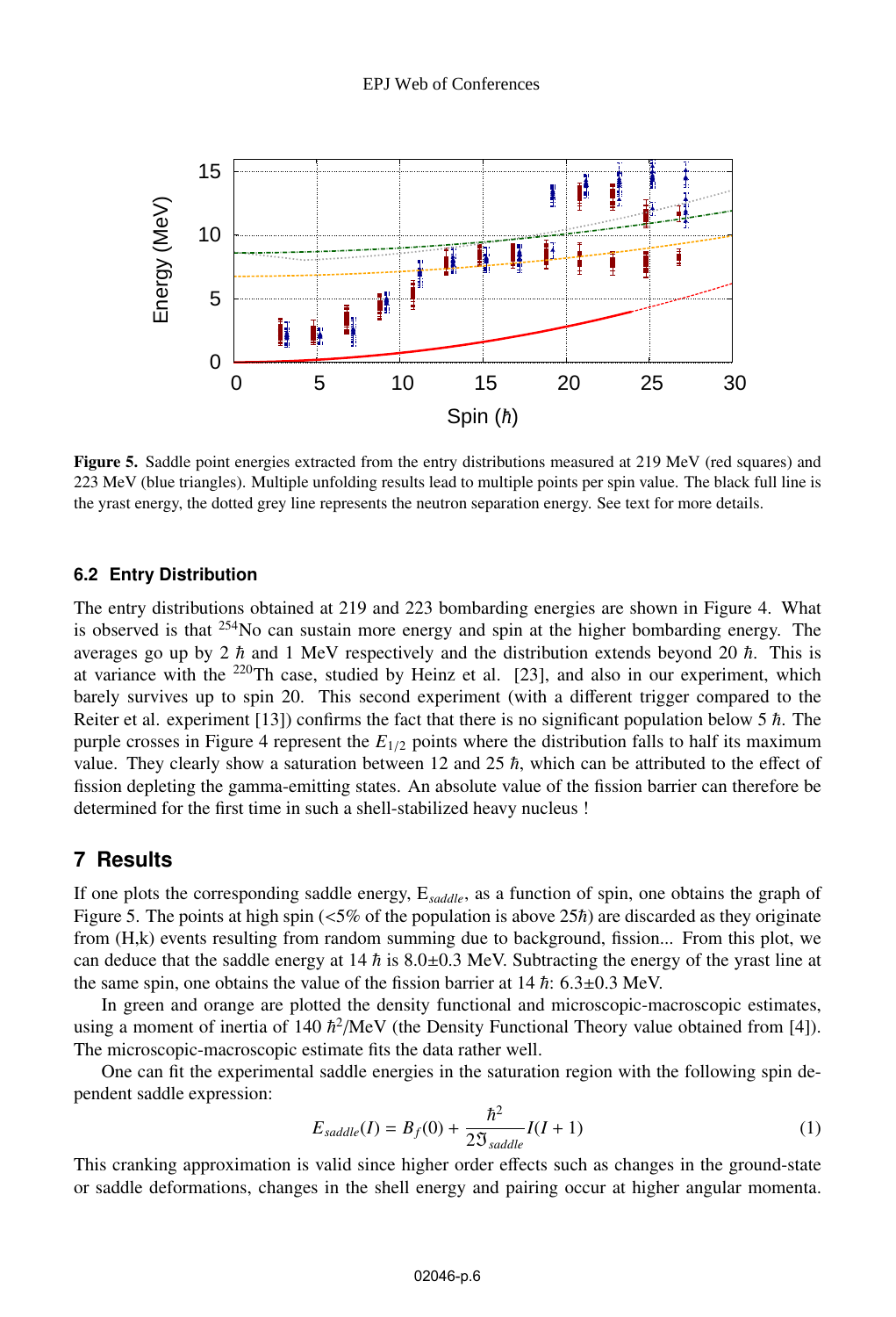#### **INPC 2013**



**Figure 6.** Theoretical partial capture cross section and spin distribution of  $254No$  (taken from [24]). Our experimental spin distribution (in red) has been scaled for comparison.

Evidence for that is that <sup>254</sup>No is a good rotor up to 20  $\hbar$  (the ground-state band moment of inertia changes by 10% from 0 to 20  $\hbar$  [9]). From the fit to the data using equation 1, one can extract a saddle moment of inertia of  $125 \pm 60 \hbar^2/\text{MeV}$  and a fission barrier at 0 spin of 6.6 $\pm$ 0.9 MeV. Since the shell correction energy is of the order of 4 MeV [25, 26], one can say that shell effects account for  $60\%$ of the barrier. This is the opposite situation to  $2^{20}$ Th, which we have studied in a similar fashion and where the fission barrier is dominated by the liquid drop term.

## **8 Conclusion and perspectives**

This work represents the measurement of a fission barrier in the heaviest shell-stabilized nucleus. The entry distribution measurement, which allowed such a result to be obtained is also a sensitive probe of the reaction mechanism as it has revealed the dominance of high partial waves and a depletion of low partial waves as compared to theoretical expectations. This feature (visible in Figure 6) cannot be attributed to any triggering threshold as the only trigger used in the experiment was the detection of a recoil at the focal plane of the FMA, i.e no  $\gamma$  trigger was used. However, the multiplicity-to-spin conversion that is applied in the data analysis may not be adapted to low partial waves. This aspect clearly needs to be investigated further in a systematic way. In the near future, we will measure the entry distribution of an odd-Z nucleus: <sup>255</sup>Lr. With the increased rate capability of digital GAMMAS-PHERE, we expect to be able to study the effect of not only the odd proton on the height of the fission barrier but also the stabilizing effect of the K quantum number.

## **References**

- [1] A. Ghiorso et al., Phys. Rev. Lett. **18** 401 (1967)
- [2] Y. Ts. Oganessian et al., Phys. Rev. C **74**, 044602 (2006)
- [3] P. Möller et al., Phys. Rev. C 79 064304 (2009)
- [4] J.L.Egido and L.M. Robledo Phys. Rev. Lett. 85 (2000)